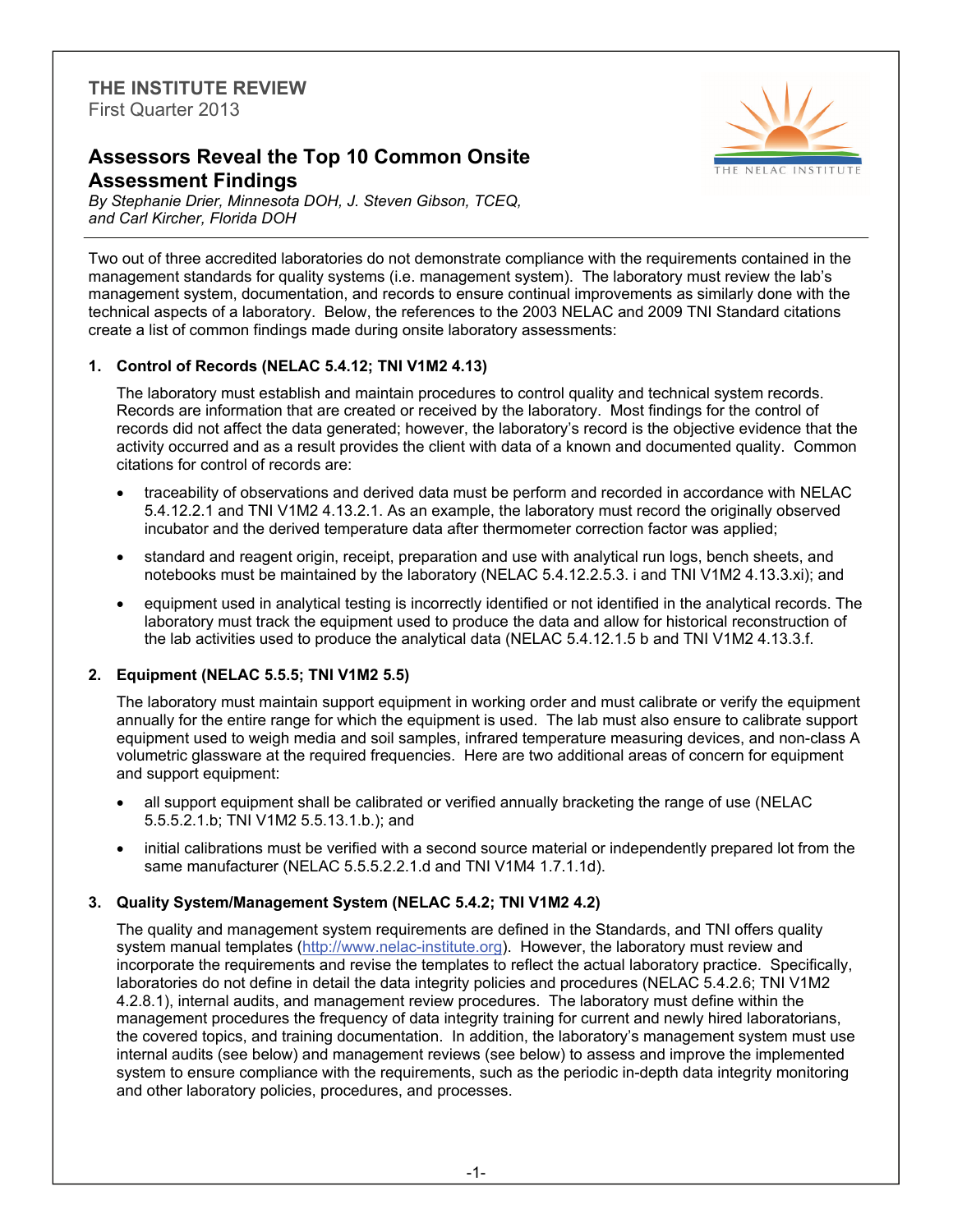

## **Assessors Reveal the Top 10 Common Onsite Assessment Findings cont.**

#### **4. Handling of Samples (NELAC 5.5.8; TNI V1M2 5.8)**

The procedure for handling samples must clearly describe the process used to uniquely label all sample containers to ensure sample bottles cannot be confused physically or when referred to in records or other documents (NELAC 5.5.8.2 a; TNI V1M2 5.8.5 a).

### **5. Personnel (NELAC 5.5.2; TNI V1M2 5.2)**

The laboratory's personnel records do not include or meet standard requirements as commonly observed in the following ways:

- initial data integrity training and the annual refresher training shall have a signature attendance sheet or other form of documentation that demonstrates all staff has participated and understand their obligations related to data integrity ( NELAC 5.5.2.7; TNI VIM2 5.2.7); and
- technical manager designations must meet requirements for both bench and academic credentials (NELAC 4.1.1.1; TNI V1M2 5.2.6.1).

### **6. Management Reviews (NELAC 5.4.14; TNI V1M2 4.15)**

- The annual review of the quality system must ensure effectiveness of the system for the size and scope of the laboratory. The laboratory management review must also assess any evidence of inappropriate actions or vulnerabilities related to data integrity (NELAC 5.4.14.1 and TNI 4.15.1);
- The laboratory must have a predetermined schedule or maintain a procedure for the management review process (NELAC 5.4.14.2 and TNI V1M2 4.15.2); and
- Several accredited labs conduct internal management reviews; however, the scope of the management review and required actions resulting from the review are not documented (NELAC 5.4.14.2; TNI V1M2 4.15.2).

### **7. Standard Operating Procedures (NELAC 5.5.4.1.1 and 5.5.4.1.2; TNI V1M2 4.2.8.5)**

The laboratory must provide sufficient detail within the procedures to allow someone similarly qualified, other than the analyst, to perform the test procedures and must contain information for all the laboratory activities as listed (e.g. waste management and pollution prevention) by topic in the requirements per NELAC 5.5.4.1.2 b; TNI V1M2 4.2.8.5.f.

### **8. Document Control (NELAC 5.4.3; TNI V1M2 4.3)**

The laboratory must establish and maintain procedures for approval, issuance, and change to all documents that form part of the laboratory's quality system. The laboratory must also ensure the adopted document control procedures address the following items:

- retained obsolete documents marking process (NELAC 5.4.3.2.2 d; TNI 4.3.2.2d); and
- control of internally generated and external source documents (e.g. regulations, standards, software specification, instruction manuals and etc.) per NELAC 5.4.3.1; TNI V1M2 4.3.1.

### **9. Internal Audits (NELAC 5.4.13; TNI V1M2 4.14)**

The laboratory's internal audit procedure must address all elements of the lab's quality system and testing activities. The quality manager must:

 conduct internal audits of its all its activities to verify that its operations continue to comply with the requirements of the quality system and the standard requirements;